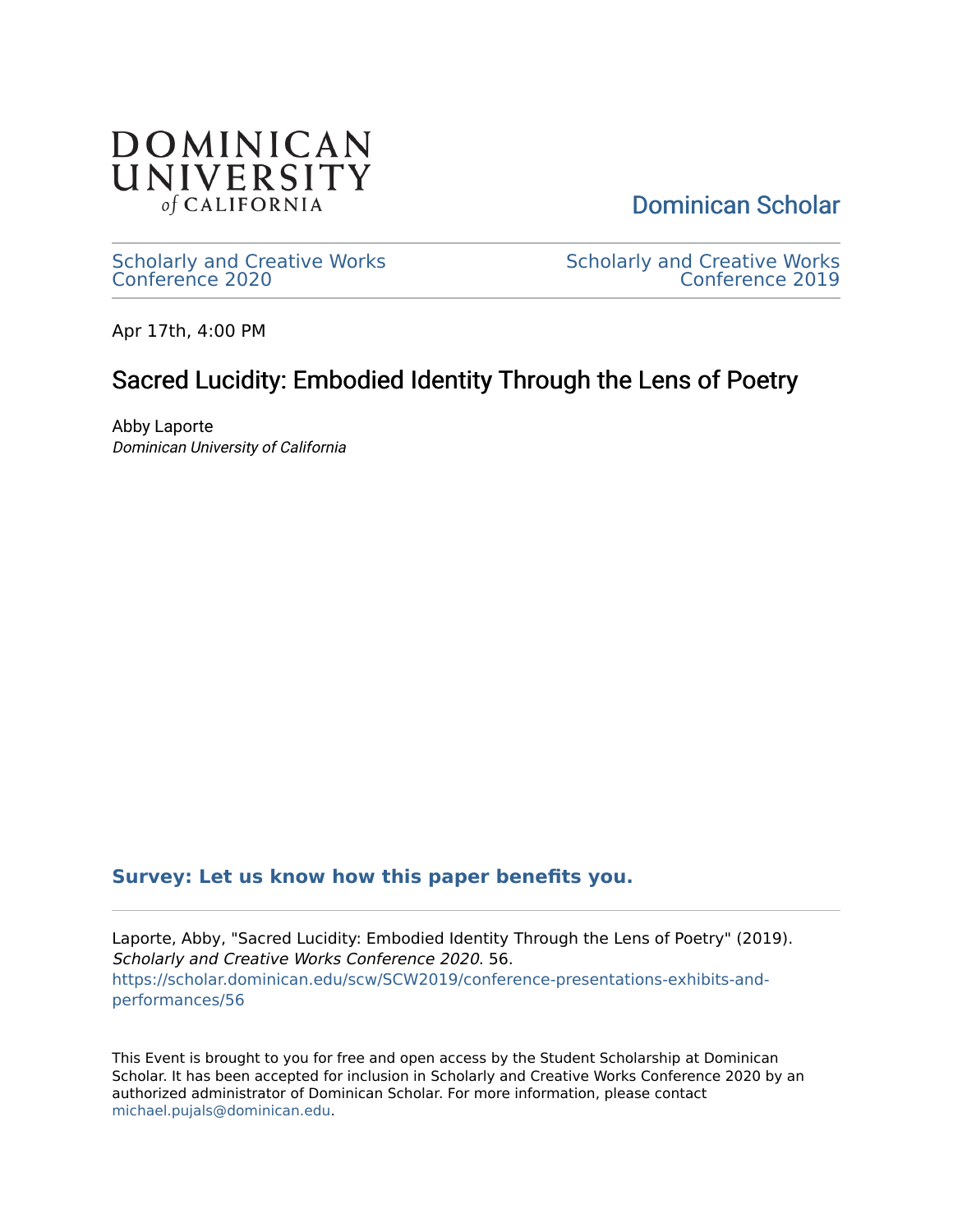# **Sacred Lucidity; Embodied Identity through the Lens of Poetry**

**by Abby Peyton Laporte**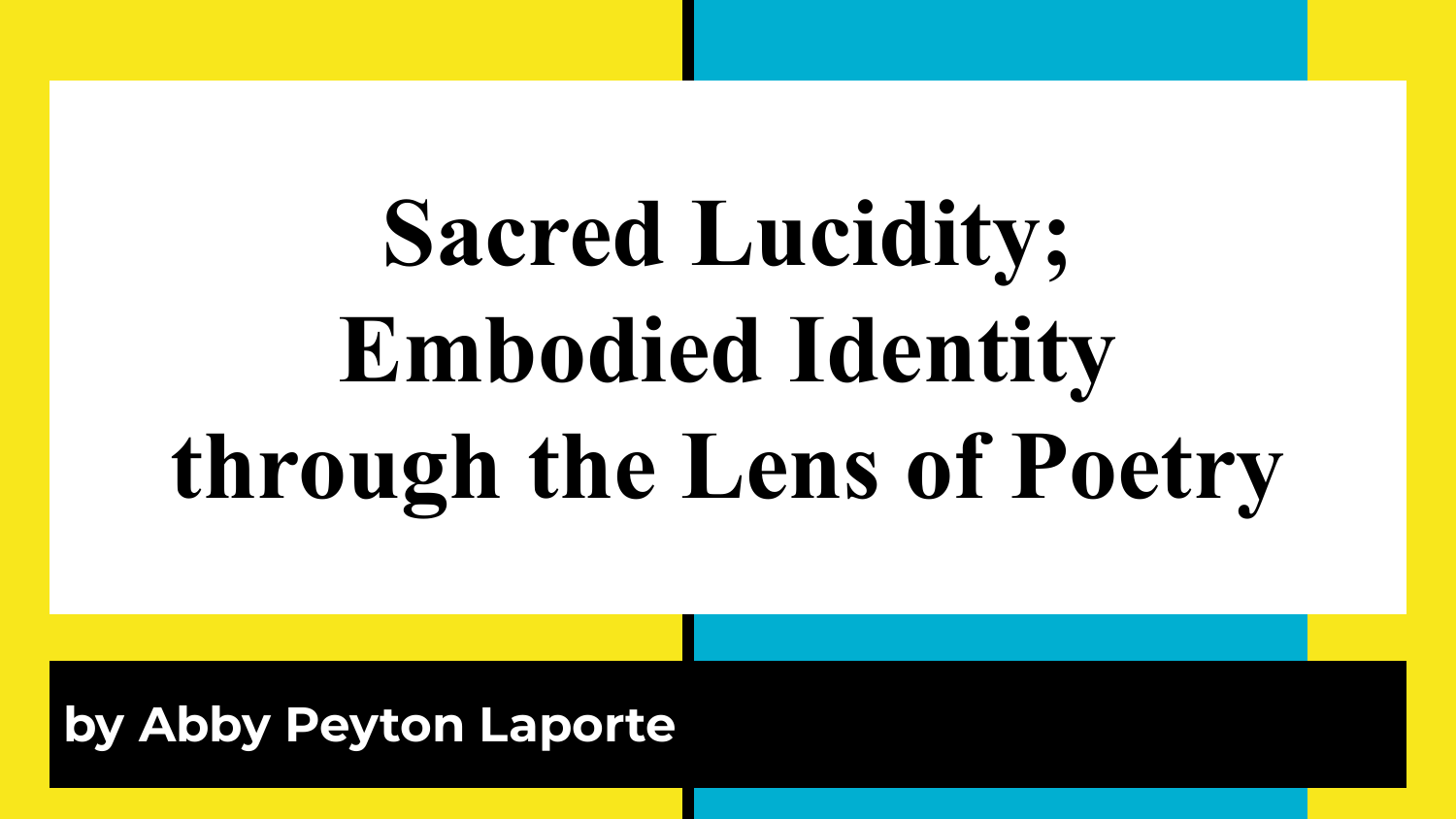# What is your identity?

I am a white female with mental illness. I am a poet. I am a survivor of gendered violence. I am in recovery from anorexia. I am spiritual.

- $\rightarrow$  Who are you?
- **→** What are some of the stories or feelings in your own selfhood?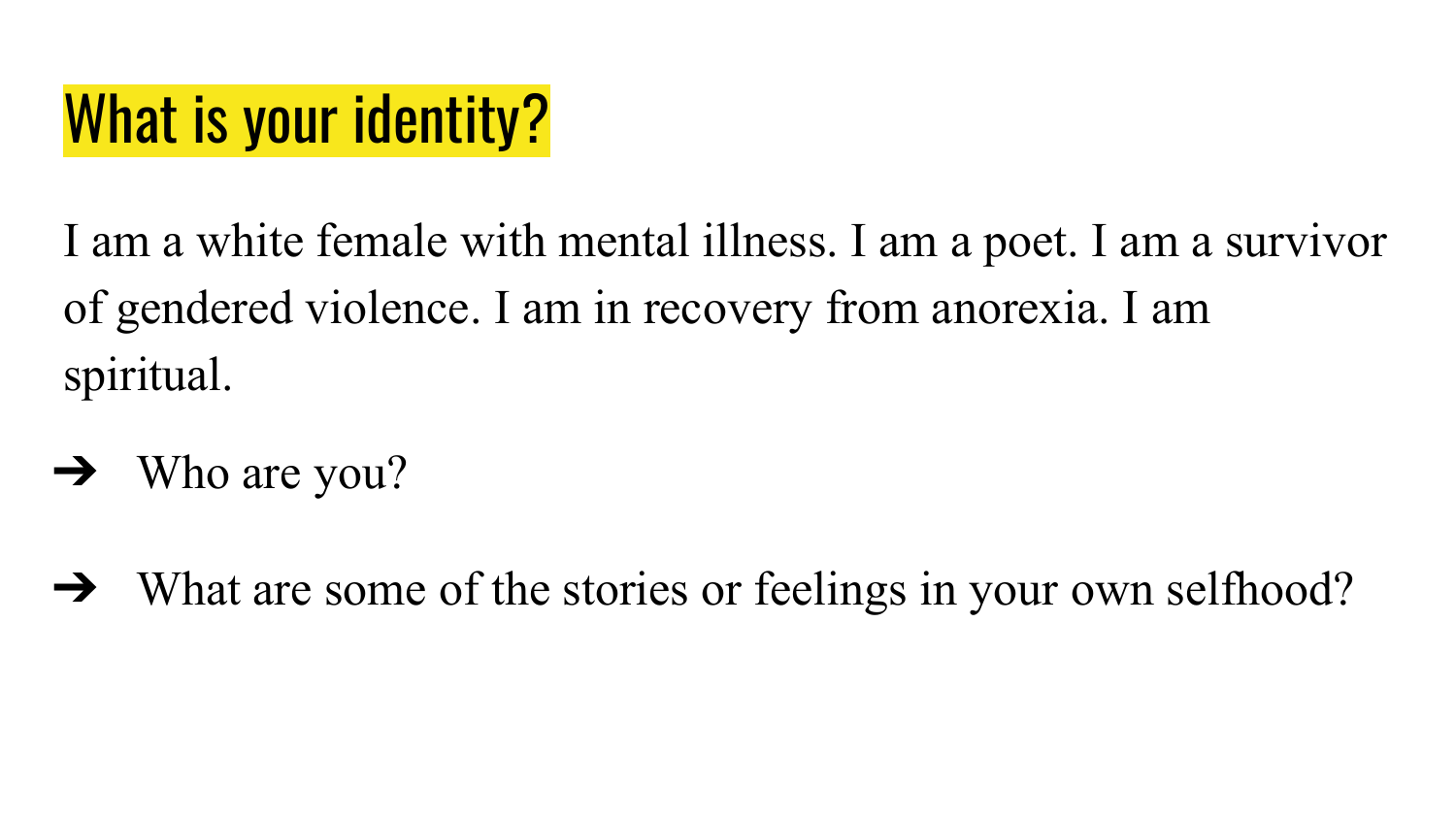# Confessional Poetry:

"Confessional poetry is verse in which the author describes parts of his or her life that would not ordinarily be in the public domain.

The prime characteristic is the reduction of distance between the persona displayed in a poem and the author who writes it."

- Oxford Research Library, Literature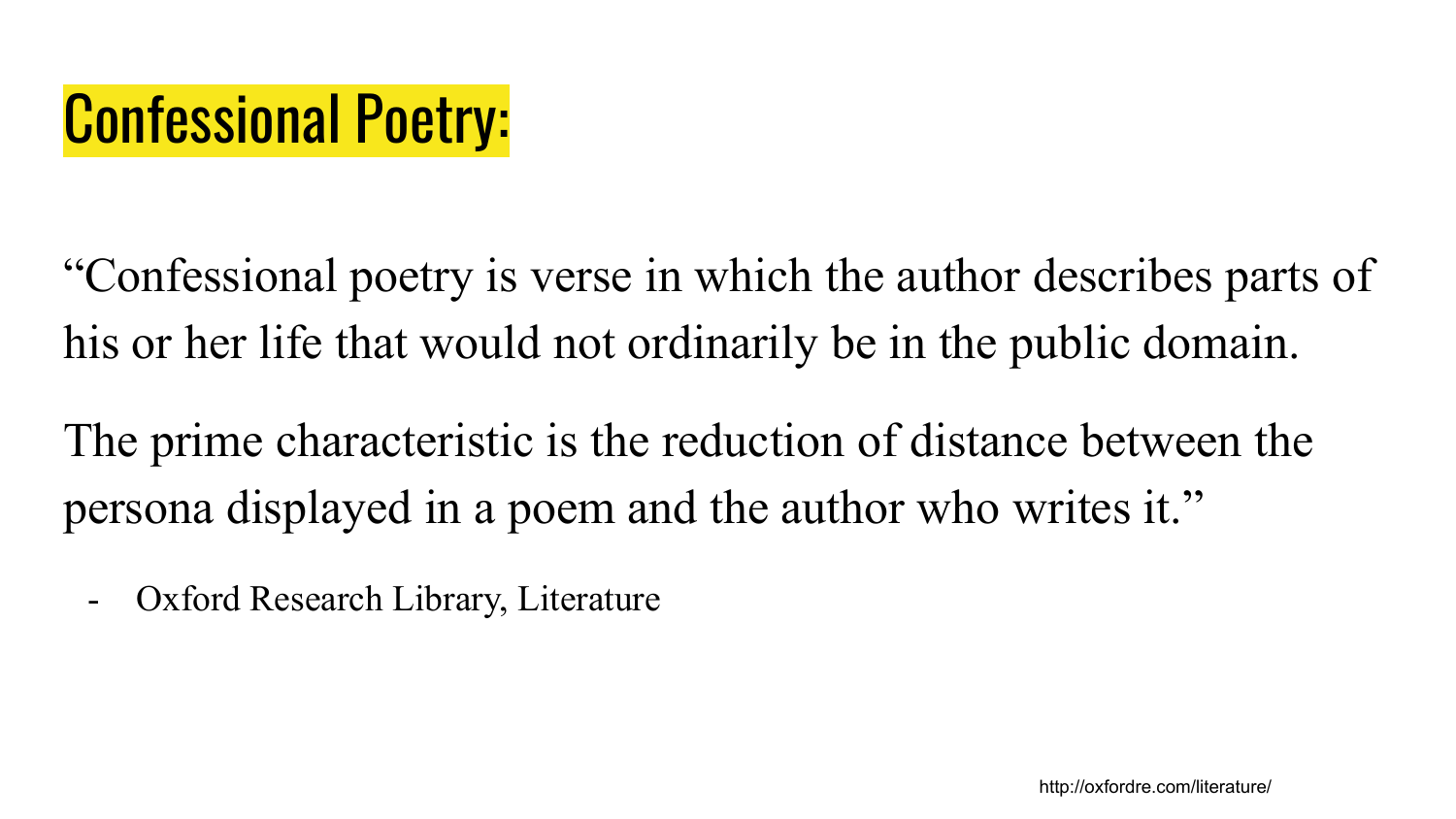### What you will hear from me, today:

- ➔ Analysis of Sylvia Plath, Lucille Clifton, and Rupi Kaur
- $\rightarrow$  Excerpts of my creative component
- **→** Action steps for adding the benefits of poetry into your life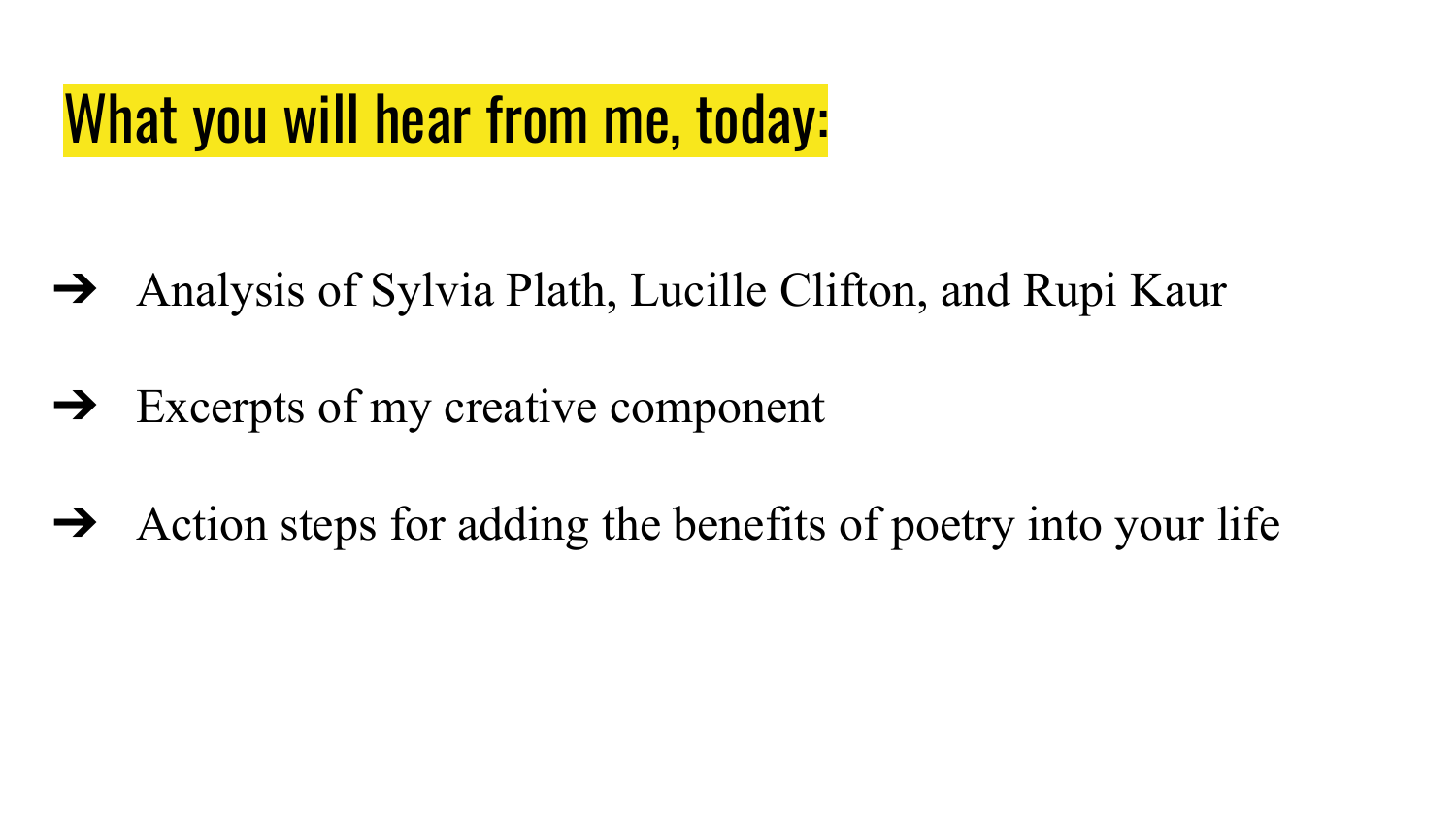### Sylvia Plath and identity exploration through poetry

#### Mirror

I am silver and exact. I have no preconceptions. Whatever I see I swallow immediately Just as it is, unmisted by love or dislike. I am not cruel, only truthful, The eye of a little god, four-cornered. Most of the time I meditate on the opposite wall. It is pink, with speckles. I have looked at it so long I think it is part of my heart. But it flickers. Faces and darkness separate us over and over.

Now I am a lake. A woman bends over me, Searching my reaches for what she really is. Then she turns to those liars, the candles or the moon. I see her back, and reflect it faithfully. She rewards me with tears and an agitation of hands. I am important to her. She comes and goes. Each morning it is her face that replaces the darkness. In me she has drowned a young girl, and in me an old woman Rises toward her day after day, like a terrible fish.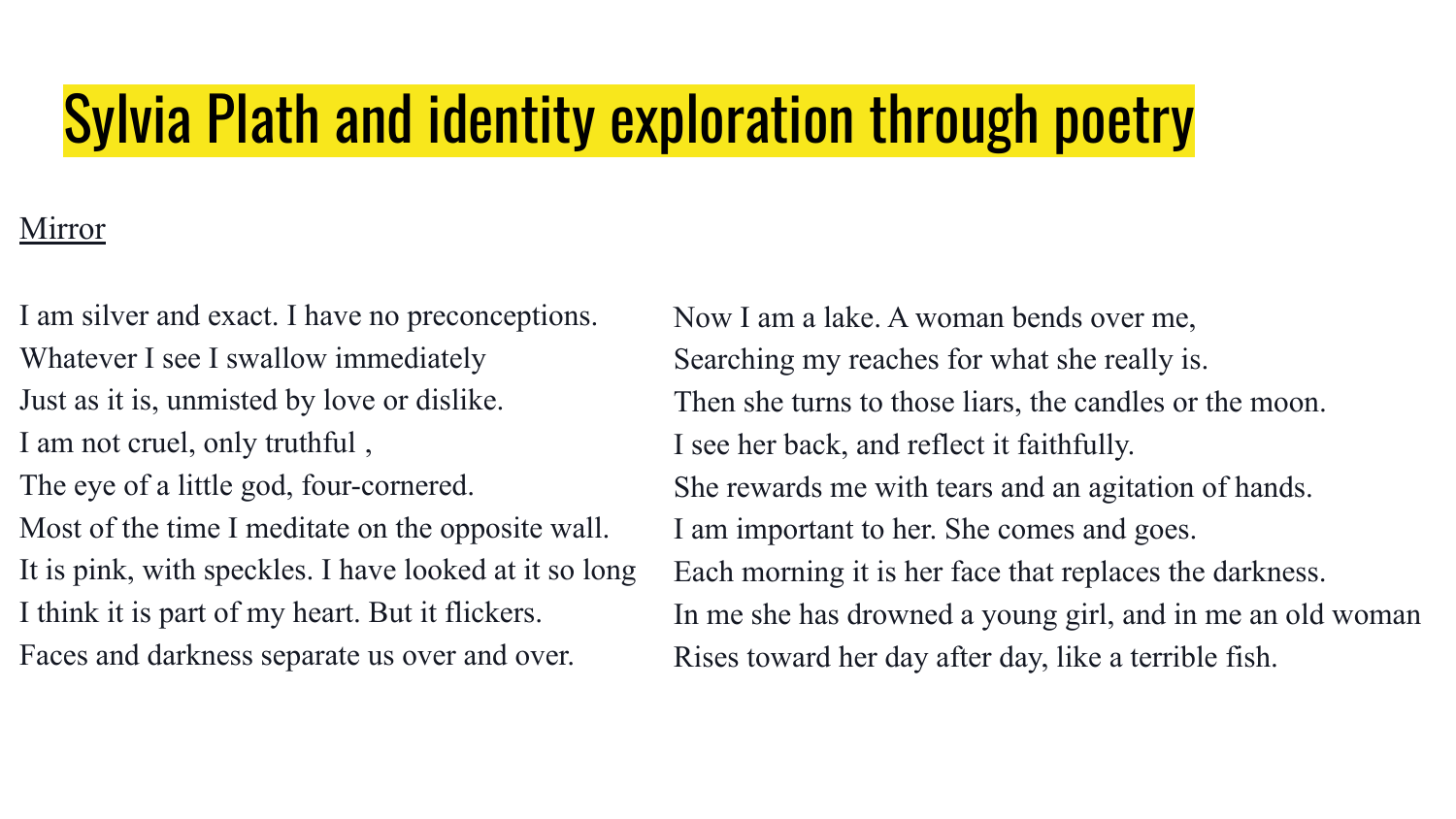### Lucille Clifton and identity exploration through poetry

in salem

*to jeanette*

weird sister the black witches know that the terror is not in the moon choreographing the dance of wereladies and the terror is not in the broom swinging around to the hum of cat music nor the wild clock face grinning from the wall, the terror is in the plain pink at the window and the hedges moral as fire and the plain face of the white woman watching us as she beats her ordinary bread.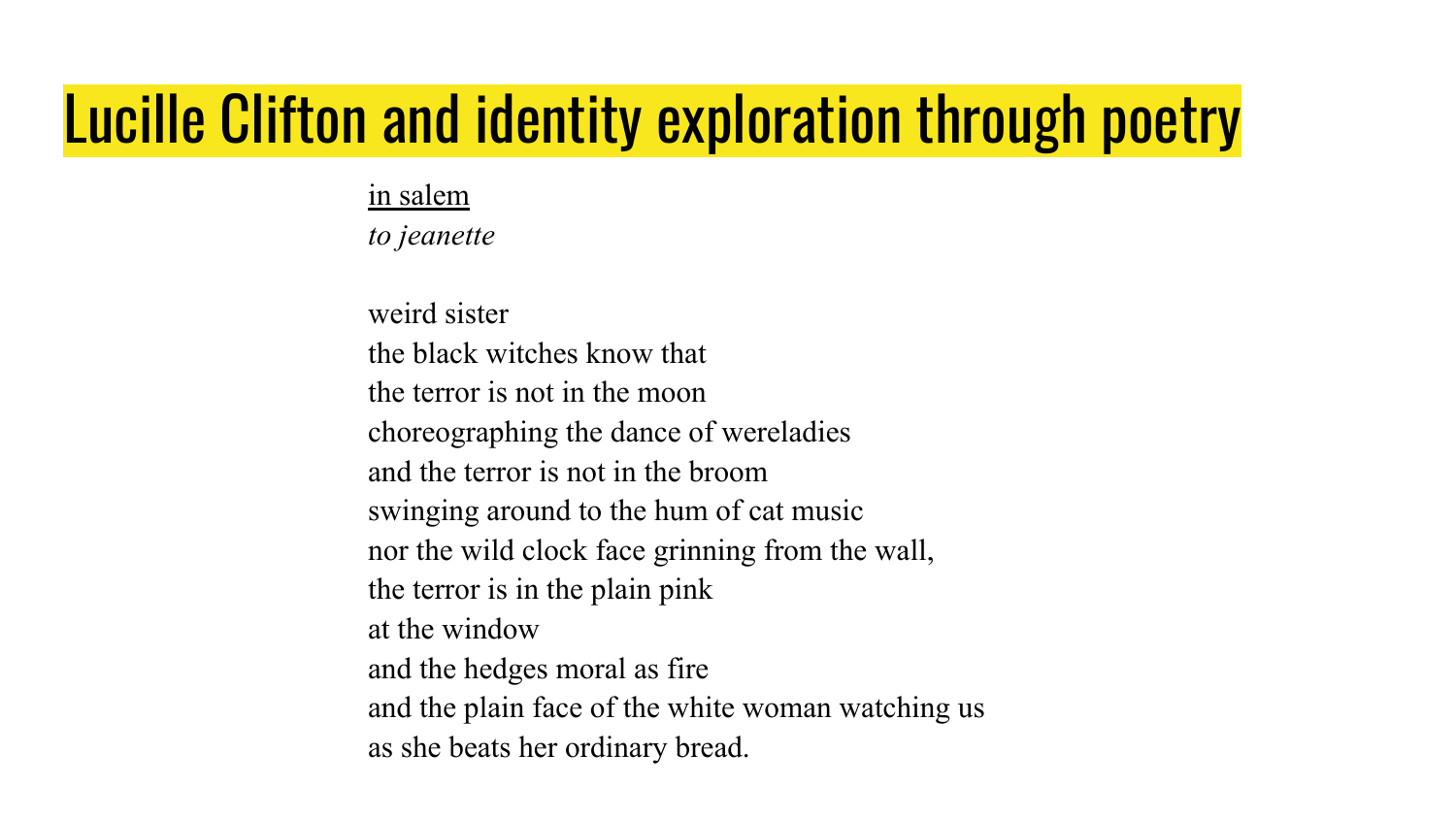## Rupi Kaur and identity exploration through poetry

(from Kaur's book, milk and honey)

p. 124

your voice alone drives me to tears

p. 150

you must enter a relationship with yourself before anyone else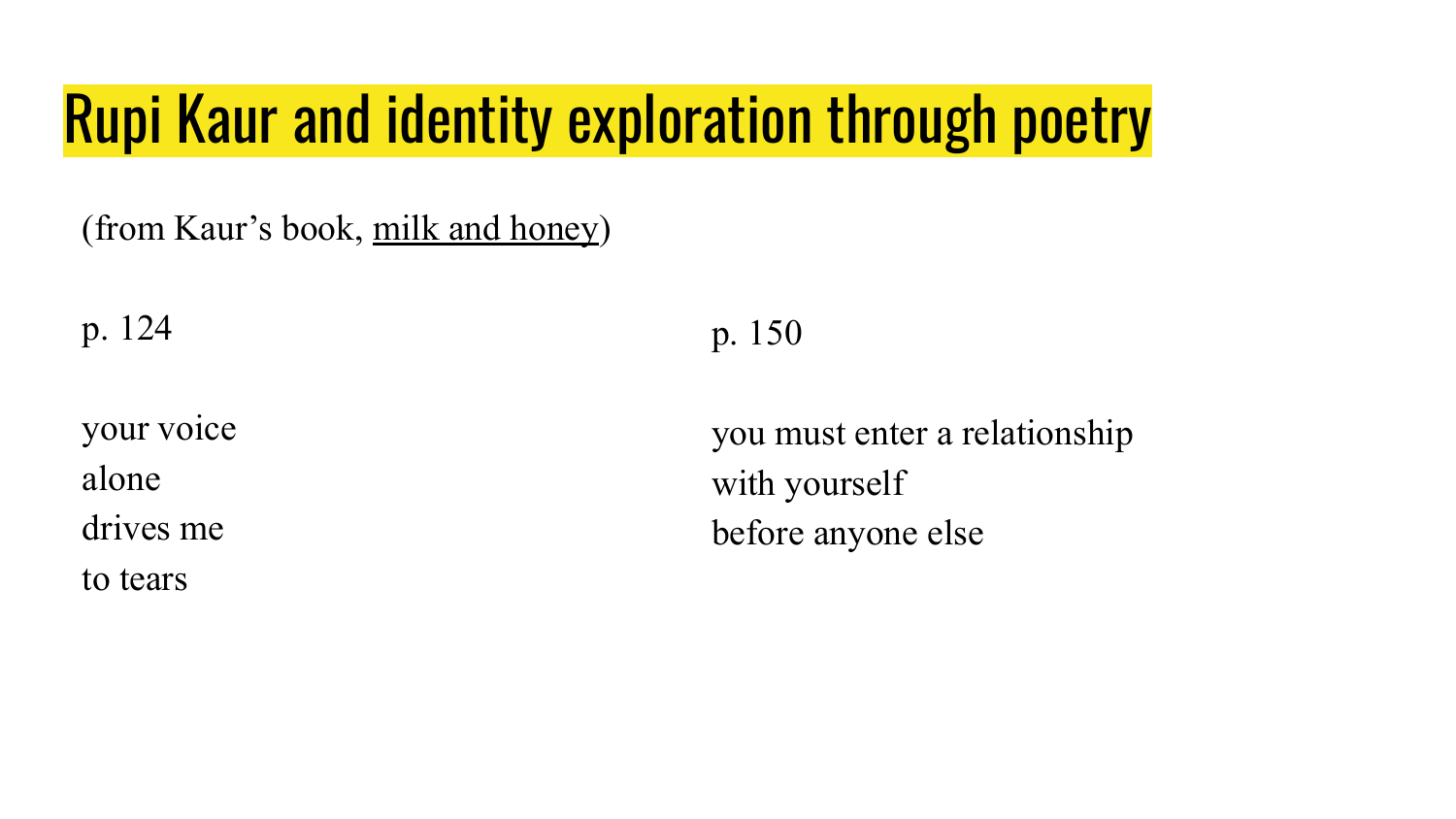### Two poems from my creative component, Sacred Lucidity...

- ➔ "Faded Madness" (p. 18)
- $\rightarrow$  "Be Present Forever" (p. 15)

by APL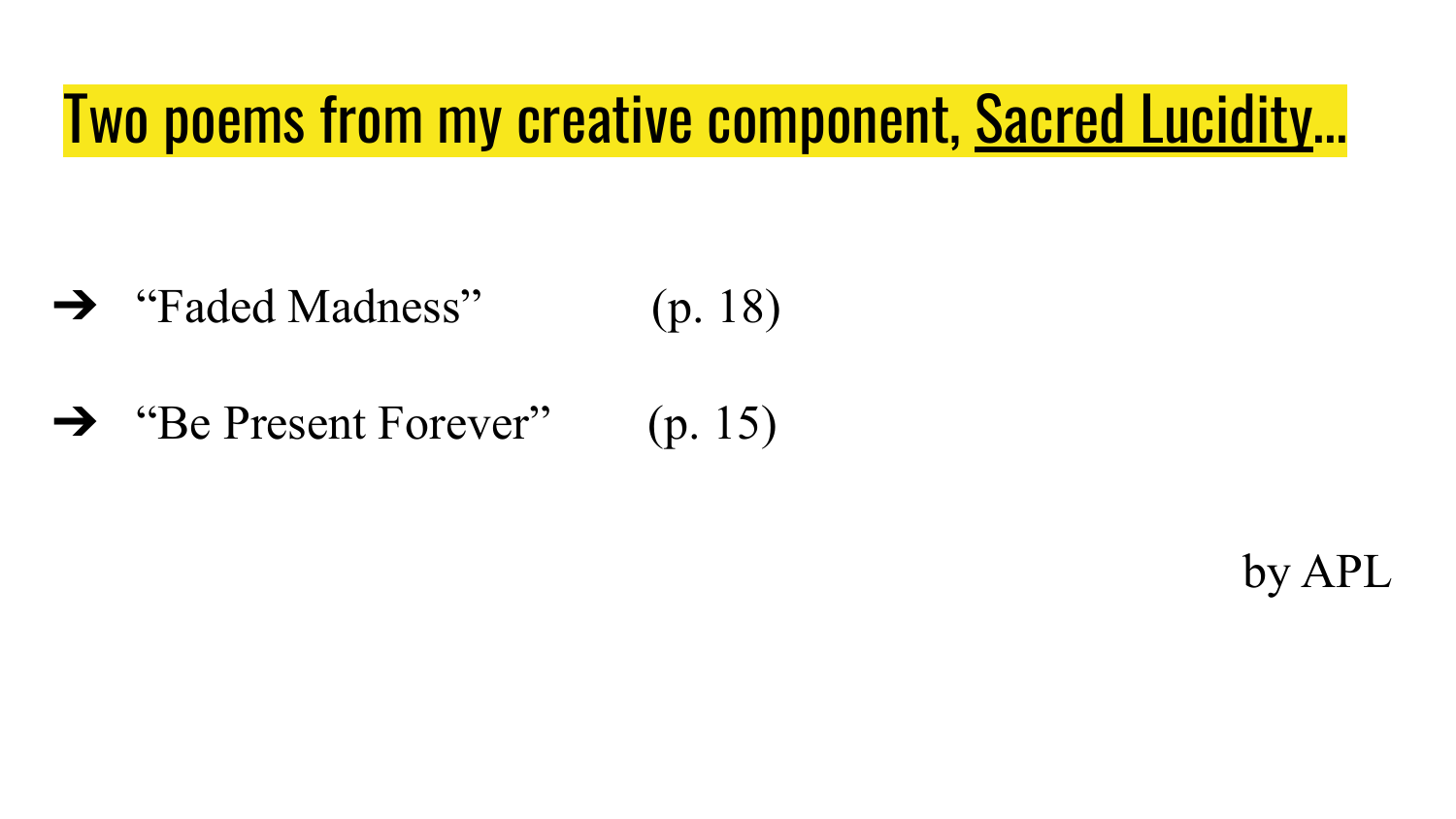

medication dreams of me Big Pharma saved my little life

my grand existence, hobbled by the ultimate safeguards and yet I inhabit the same lunatic, here.

cracks in the concrete became a childhood obsession stepping for the feeling of an even footprintat all times-

I believe in

angels magic martians time travel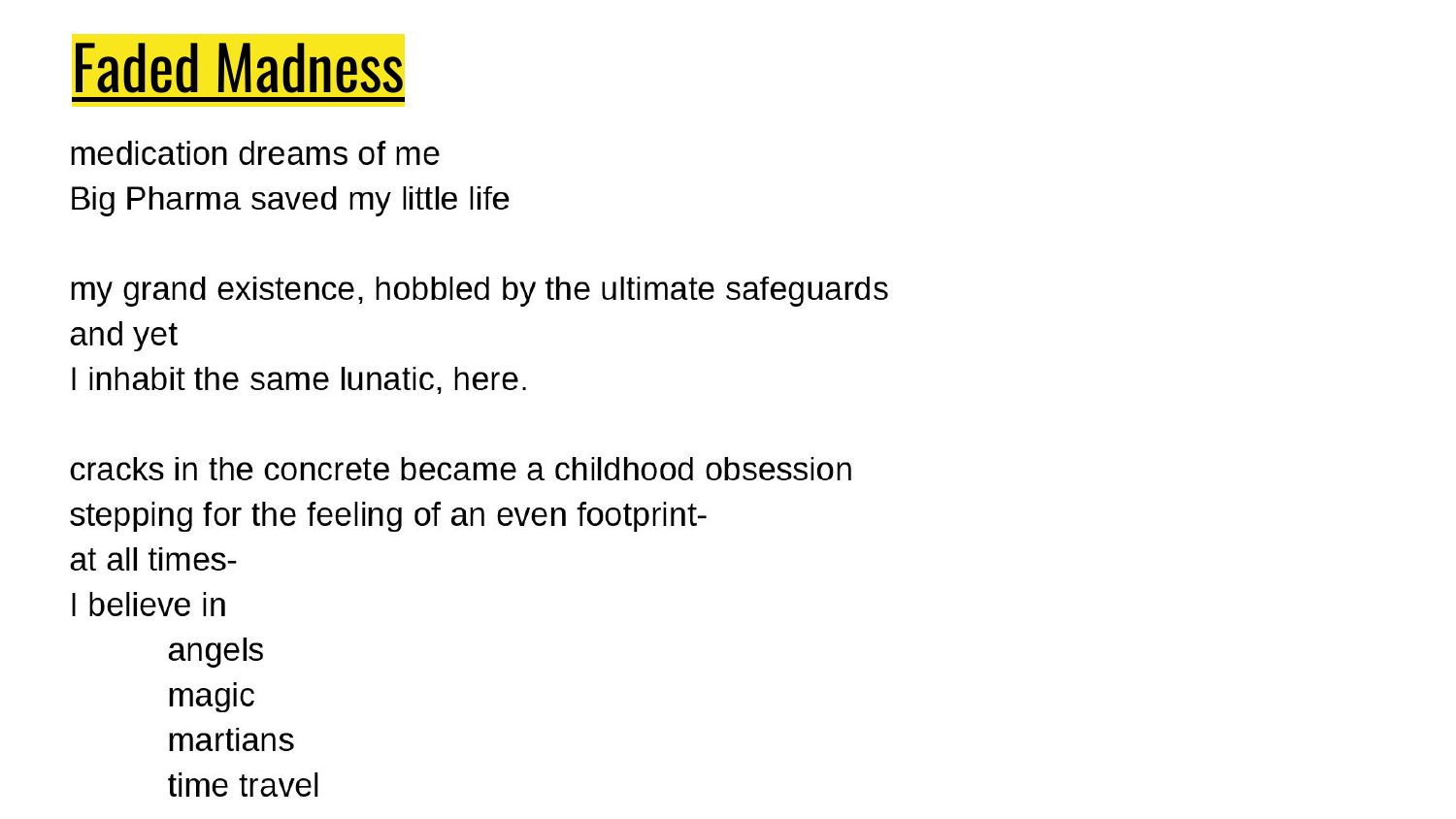I became my self when I took their pills spilling ideas over into this bronze bowl of the now

God cannot create such a dilemma- I play between the realms

so. I straddle timelines and sift the sands of spacetime rupture the wormholes of the cosmos until I become dizzy

I saw a thin red-looking crack on the wall of the psychiatric ward it become my most sincere destiny. Now, the medicines inhabit me.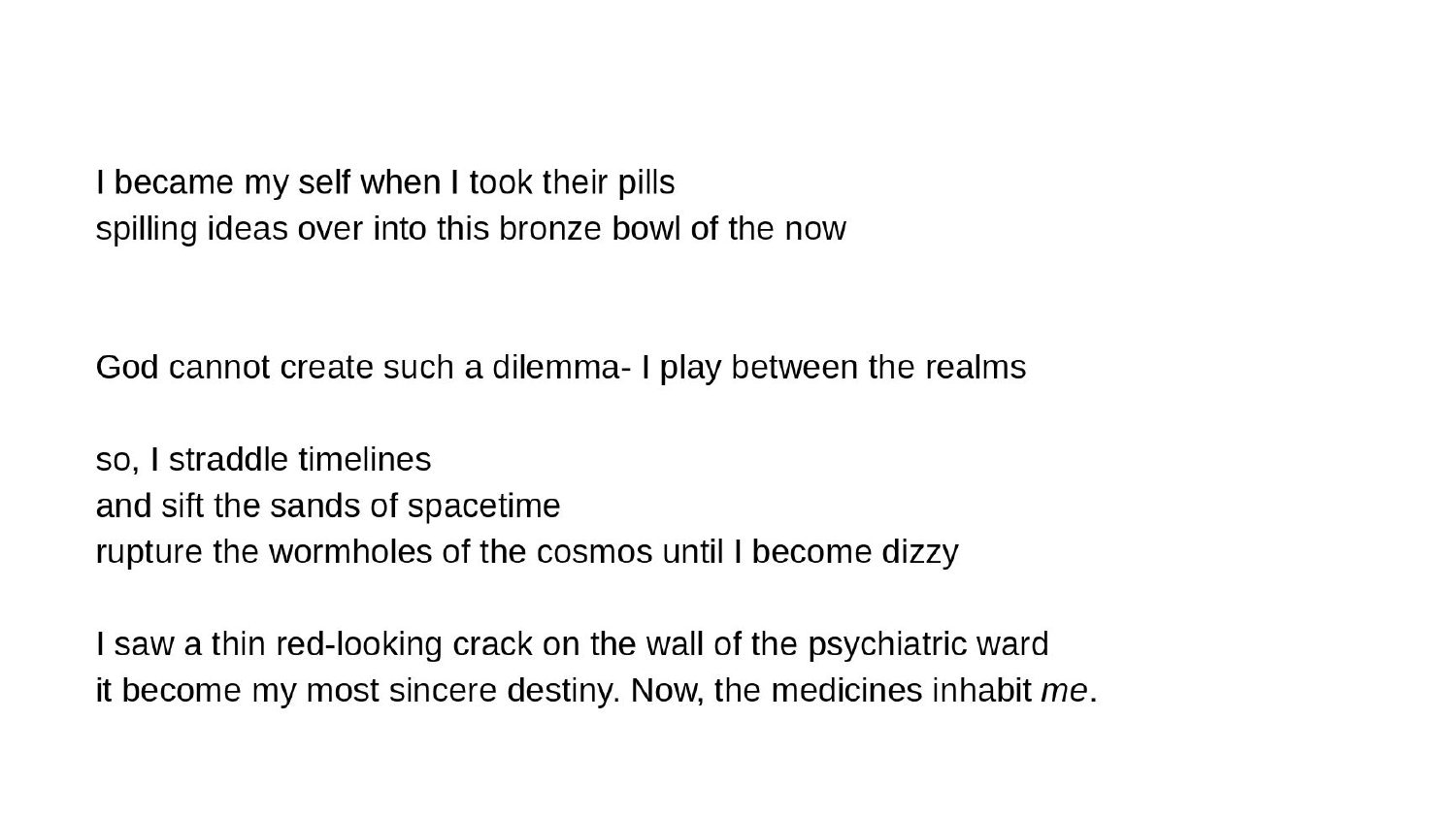# Be Present Forever

Just so much to touch, like cobwebs and a spider's freshest home each spun thread in contact with another the online abundance of ideas, like a woven net high fidelity truth unearthed each moment because this is infinity and you are its steward its observer its guest.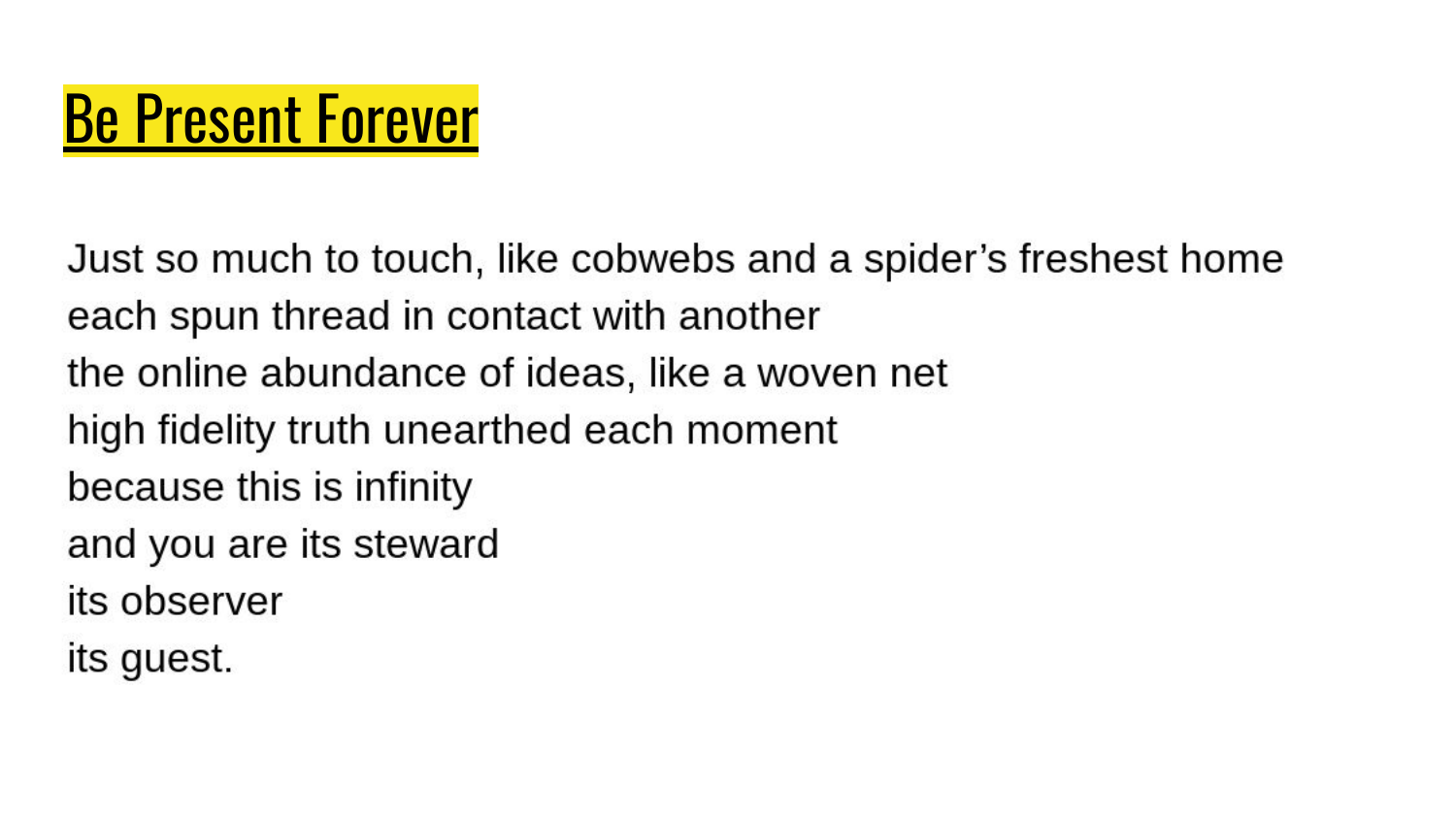### How can you add more poetry into your life?

- $\rightarrow$  Obtain a poetry anthology/collection that includes a variety of authors. Read it until a poem speaks to you - in its power of relatability or contrast to your own identity!
- ➔ Get ready to write, and then pour forth *whatever is on your mind.* Trust the process, and trust that your intuition will create whatever you need, in that moment.
- ➔ Attend events: compete in poetry slams, or just listen at an open mic. Whichever variation resonants with your soul!
- ➔ Remember: confessional poetry is a discovery or creation of new information about humanness. Enjoy this radical renewal of self!